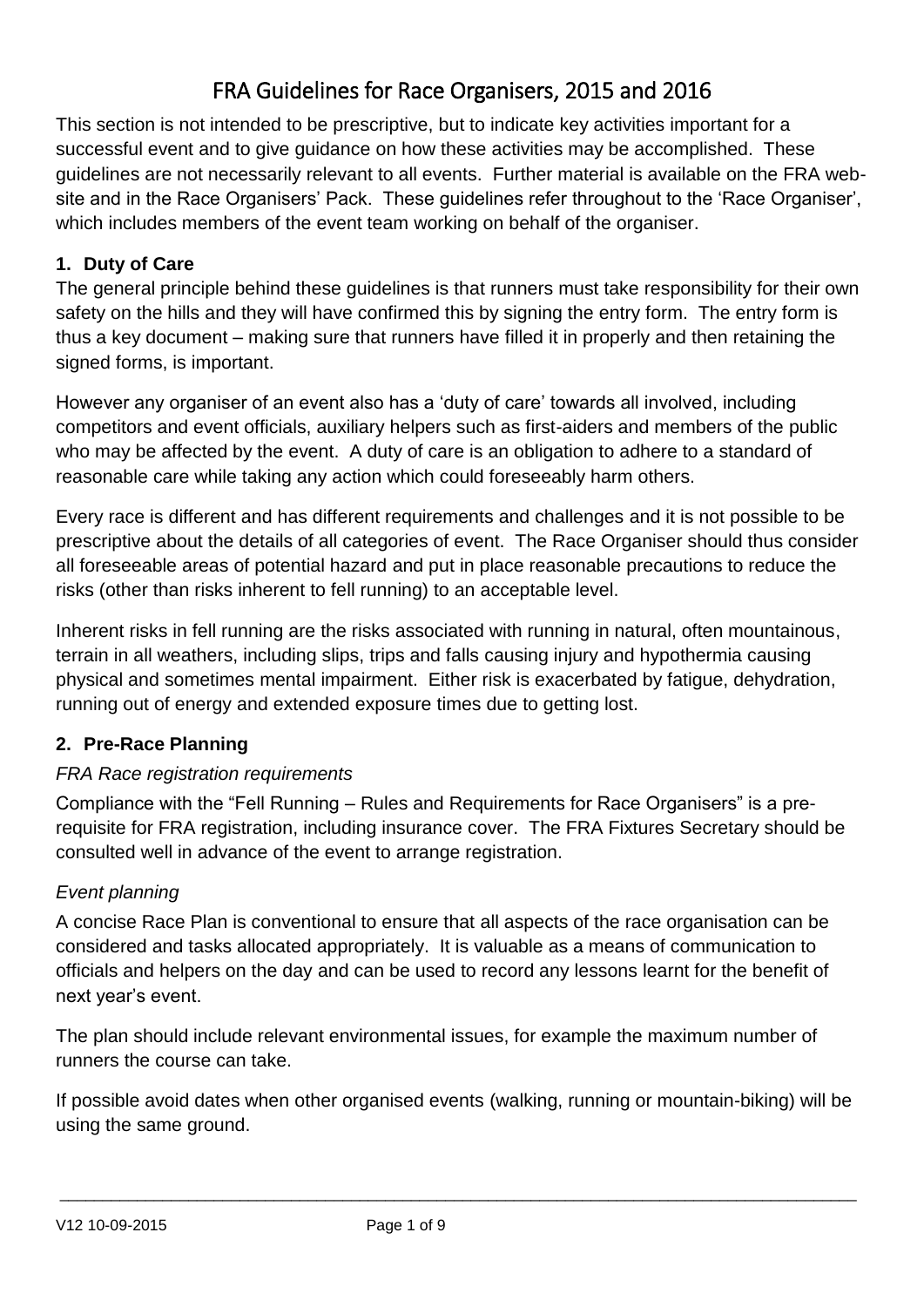Examples of written Race Plans are available on the FRA web-site in the ['Organisers'](http://fellrunner.org.uk/organisers.php) section. These will obviously include the elements important to the specific event, but can be used as a basis for constructing your own Race Plan. The Race Plan will be central to the later investigation of any incidents arising during the race.

# *Pre-race publicity*

The FRA Handbook and web-site are the main channels of publicity available to all FRA Races. You can also consider flyers for local notice boards, notification of local fell running clubs, the FRA forum and other channels such as Facebook site entries.

## *Course design*

The course is the single most important factor for most runners – a good course makes a good race. Decisions which will need to be addressed include:-

- Length, climb and general terrain
- The number of runners which can be managed
- Whether certain sections should be flagged or designated 'out of bounds', to restrict runners to certain locations (either because of access limitations or to avoid particular terrain).
- Environmental considerations
	- o Path protection The most vulnerable areas are slopes of more than 30%, very wet slopes, bare earth or peat slopes and scree slopes. With increasing altitude, the vulnerability of soils and vegetation increases and the likelihood of re-growth reduces. Most of our erosion is caused by descending runners.
	- o Use existing paths If there is a path in existence use it, following it as closely as possible and adhering to any erosion control instructions. Avoid creating new paths.
	- o Pay attention to steep slopes Avoid steep, bare slopes, very wet slopes and scree runs, particularly if alternative routes exist and especially on descent routes.
	- o Resting the route In areas suffering badly, consider resting the hill for the next few years until the ground has recovered.
	- o Consider ground conditions In very sensitive areas consider alternative areas when thawing snow, heavy frost or excessive rain have softened the ground to a considerable depth.
	- o Boundary protection Limit wall and fence crossing to specific locations e.g. particular stiles or gates and ensure that this is enforced.
- Start Location. Consider varying the start location and if necessary requesting runners not to practice on the course beforehand. If possible, locate starts on areas of road or track, which can bear the pressure of many runners milling around. There should be adequate distance for runners to spread out before reaching any narrow footpaths, gates or stiles.
- Particular features which should be pointed out to runners.
- The location of check-points and marshals either to designate the full course (prevent runners short-cutting) or to monitor the race. Take into account the availability of radio and/or mobile phone connectivity.
- Important check-points or features such as tag-drops may need to be flagged even in the middle of a race, to ensure that runners approach the check point from the right direction.
- Does the race need to be designated either 'ER' (experience required), or 'NS' (navigational skill required)?
- Road sections and road crossings may be unavoidable, but the course design should minimise these. Road sections and crossings should normally be marshalled to assist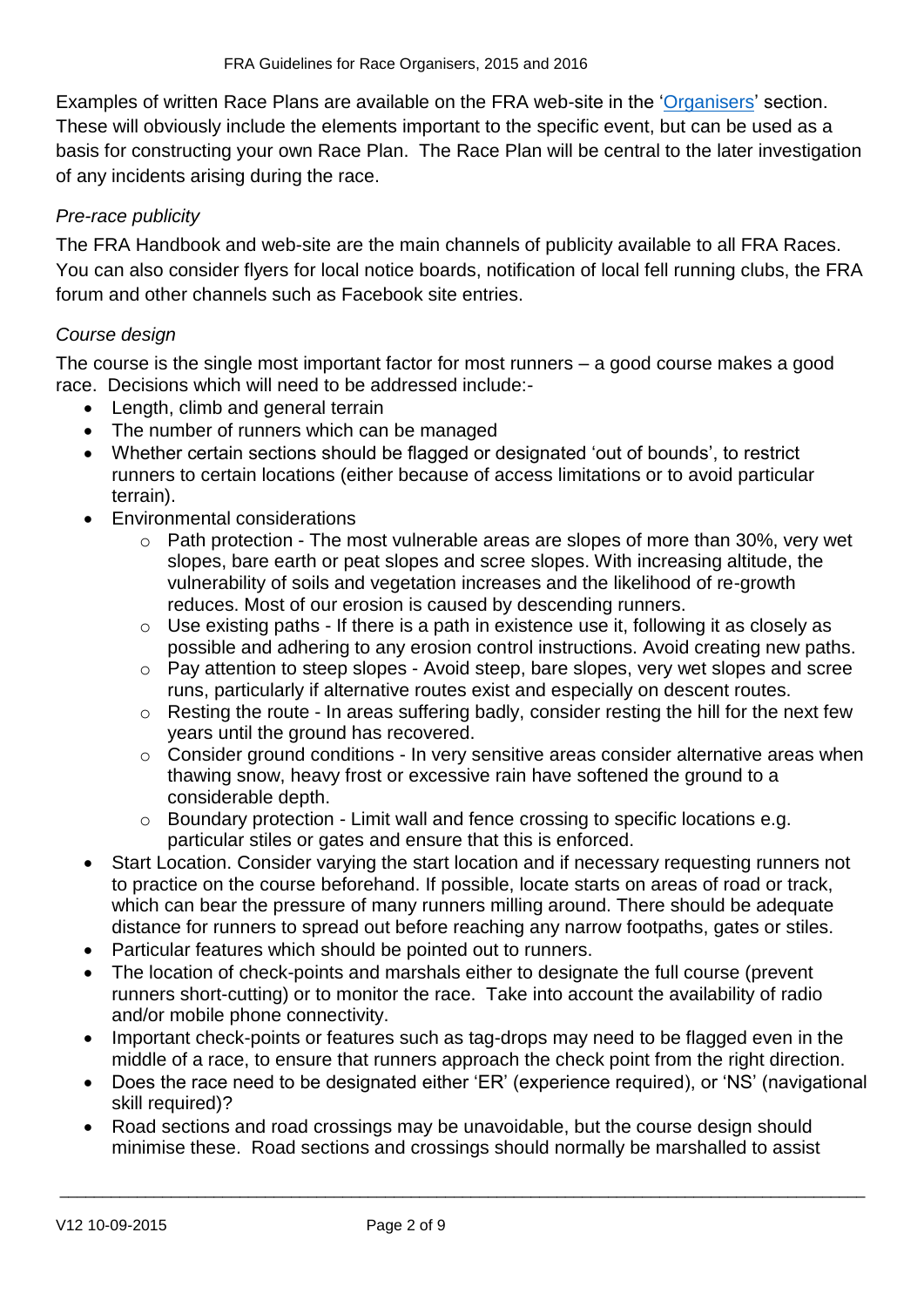runners and the extent of marshalling should be thought out in relation to the expected traffic density.

- An alternative 'bad weather route' should be planned, so that it is available to be deployed at the last minute if necessary.
- Consider if you might need radios, which are available to borrow from the FRA Equipment Officer. The FRA also has other equipment for loan, including tents and rubber mats for entry to race fields.
- Overlap of outgoing and returning runners should be minimised, especially if it may take place on a narrow track or restricted area.
- Access to the route for marshals, first-aiders and emergency vehicles should be identified in advance.
- It is important to allocate enough space and to provide adequate facilities, for proper management of registration, as this is the key point in tracking competitors.
- Start and finish areas need to be able to accommodate the runners, plus sponsors tents/vehicles, registration tent etc. Toilets should be available.
- Car parking is an important aspect and car parks should be large enough, clearly indicated and marshalled if necessary. Marshals in car parks should be adults and be briefed on avoiding personal injury, for example by standing in locations where collision with a vehicle is unlikely. Emergency vehicles should be available if there is a danger that cars will become stranded.

## *Entry Requirements and the Entry Form*

- The Race Organiser is fully entitled to impose qualifications (for example based on experience) on runners and relay teams. These should be spelled out in the event information and perhaps on the entry form.
- Entry fees should be the same for all entrants in each category (senior, junior etc). The FRA does not apply a levy to unattached fell runners. Pre-entry and entry on the day may be charged at different rates. A small variation to allow for the different costs of on-line or credit card administration is permissible
- If the race will be recorded on video or photographs by the Race Organisation, then competitors (parents or legal guardians in the case of junior races) should be informed. This can be done by including the following sentence in the 'disclaimer' on the entry form:-

"I accept that the Race Organiser may use photographic or video equipment for the purpose of monitoring the race".

- It is not necessary to ask permission from competitors for professional and semiprofessional photography companies to record the race, though it would be courteous to make this known at race registration if the photographer has been specifically invited. If a competitor or parent objects they should be referred to the photographer.
- The Data Protection Act applies to personal information (including the entry forms and any videos or photographs) collected and retained for the event. Race Organisers may keep entry forms until all results are agreed and all possible consequences of the event can be assumed to have come to his or her attention.

#### *Access, environment and permissions*

 Our actions contribute towards damage and disturbance on the ground and we should minimise the impact of a fell event and try whenever possible to leave the area without a trace of our passing.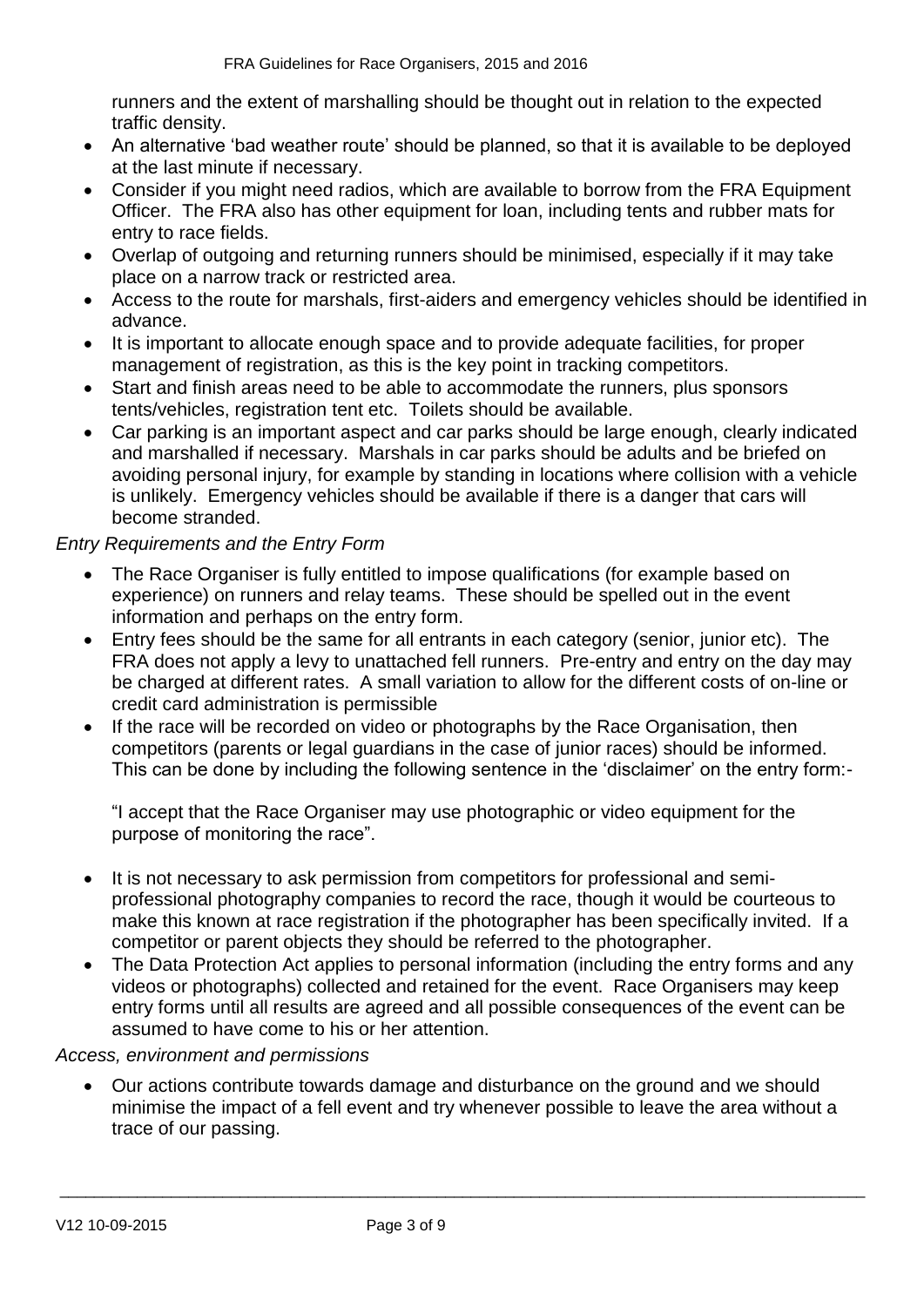- If significant parts of the route are on roads, or major roads are crossed, the Local Authority Safety Advisory Group (SAG), if it exists, should be consulted. SAGs, or equivalent bodies in some areas, provide independent advice, but the responsibility for the safety of the event still rests with the Race Organiser.
- A key part of good event planning is consultation with landowners, other interested agencies and farmers.
	- $\circ$  Establish who owns the land and contact the owners in good time to obtain their permission. The Countryside and Rights of Way Act, Crow Act (2000), indicates that this should be in writing. The Act restricts access for organised events. The restrictions are not a 'rule' but suggestions of ways in which races can be planned and organised to minimise the effect of the event on the environment.
	- $\circ$  In practice it can be very difficult to identify, and then contact, land owners and managers. The Land Registry, or other local landowners, may be able to assist. Be prepared to use e-mail, personal visits and letters, but don't rely on a written reply. Log all contacts or attempted contacts for reference. A letter is useful with the key individuals, as they may not remember dates and times from a conversation 'over the farm gate'.
	- o Make sure that the owner fully understands your proposals and that the costs of any damage may be reimbursed.
	- o Consult tenants who manage land on a day to day basis, even if the course is on public footpaths or open access land. They may have livestock on part of the course and can also help by opening gates etc. It is useful to have made contact and at least informed them of the event in case of any problems arising during the event.
	- o Sites of Special Scientific Interest (SSIs) and Nature Reserves. Natural England will be able to provide land ownership details.
	- o National Parks are managed by a Park Authority who can advise on other restrictions or considerations.
	- o The National Trust should be consulted if the route passes over their land.
- Check the route before and after the event to record any damage, preferably using photographs or video.
- It is also courteous to contact owners and tenants after the event has taken place, to thanks them for their cooperation and check if there are any follow-up actions.

#### *Sensitive Issues – wild-life, crops and animals*

- Wildlife Habitats. Certain types of habitat may be particularly vulnerable to damage, e.g. Summit plateaux, scree and rock gullies which support fragile fern, moss and lichen communities. Crags and rocky outcrops may have important nesting sites for birds of prey and others such as the Ring Ouzel. Much of our moorland is of international importance for its unique bird population and these birds and their nests are easily disturbed, resulting in increased mortality.
- Meadows are easily trampled, affecting wildlife and reducing hay crops for the farmer.
- Avoid planning races during the breeding season, mid-March to the end of June, or stay on well-used existing routes. Grouse moors should be avoided prior to a shoot, as jobs may be at risk if the area is disturbed and the birds dispersed. Consult relevant estates in advance for dates. Mark and marshal any known vulnerable sites, from your consultation, on routes that must be avoided.
- Farm Livestock. Consult early with landowners and tenant farmers regarding sensitive stock, stock movements and if necessary, plan temporary stock protection from the route or removal especially near the start and finish areas. Care should be taken where there are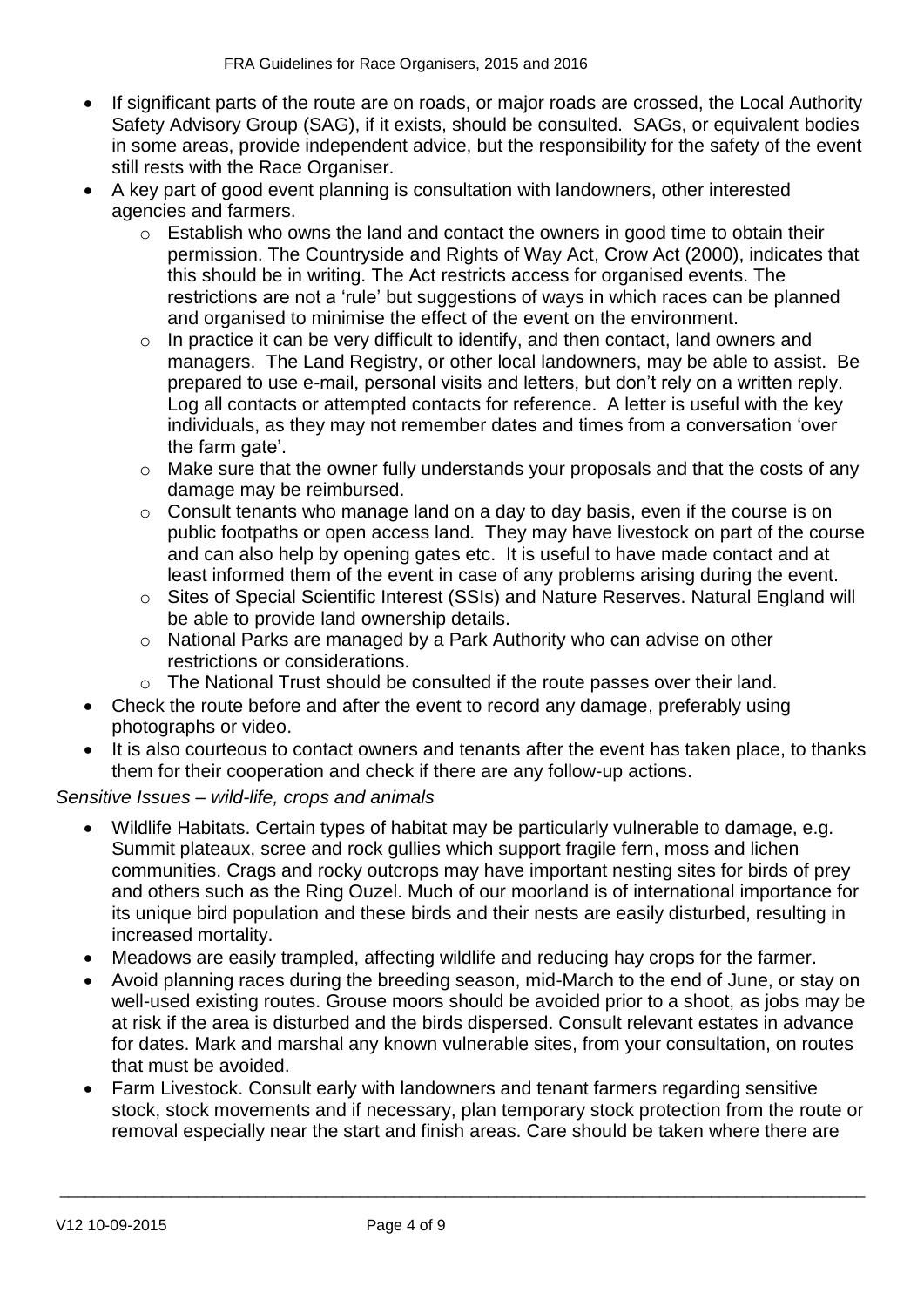cattle on the planned route as there have been problems with cattle stampeding, particularly during thunderstorms.

 Dogs. Dogs should not be permitted in a race; they pose a threat to wildlife, livestock and fellow competitors. The CroW Act does not permit dogs in the new access areas, except on a lead on an existing right of way.

## *Check-points and marshals*

Check points are points that define the course and need not be manned if a 'self-clip' system or electronic dibber is used. However most checkpoints will also have one or more marshals. The job of the marshals is a) to record which runners visit the check point, b) to assist with monitoring the race (counting numbers of runners). Marshals are generally not in place to offer assistance or help with route finding to runners and this may be incompatible with doing a good job of monitoring the race. However Marshals will clearly have no alternative but to assist in cases of real emergency, such as a severely distressed or injured runner.

Areas to be addressed include:-

- Choice of marshals. Ideally marshals should be experienced fell walkers or runners familiar with the terrain to enable them to find the correct location and keep themselves safe while there. They should possess a range of skills to enable them to carry out their duties, including monitoring runners, communicating with race control using available equipment and handling both runners and public alike in an effective manner. First Aid skills may be valuable.
- How to brief marshals, so that they know where they are located and the processes they will be expected to carry out. Typically they will need to know opening and closing times for their post, cut off times if applicable and when they can leave their post even if the number of runners checked through has not reached the expected level. Verbal briefings are valuable but may not be possible, in which case written instructions and e-mail can be used.
- The activities the marshals should undertake and whether they need to record numbers only, or also times.
- The number of marshals required at each location. Allow additional marshals to answer queries or help runners at remote locations, so that the process of recording numbers does not get interrupted. At busy checkpoints an additional marshal may be required to handle communications.
- The equipment to be carried by the marshals a) for their own comfort and safety, b) for their job in monitoring runners and c) to offer assistance on the hill.
- A communication policy using radio/mobile phones if possible, but based on verbal communications if not. It may be necessary to have additional marshals able to return to race HQ with messages. Messages can also be carried by runners and by a sweeper. Third party organisations such as Raynet can help with radio communications.
- Whether to use sweepers, who can be valuable to help monitoring the race and to communicate with marshal posts.
- How to be confident that marshals are in place at the required time.

#### *Additional resources*

The Race Organiser may call on a range of additional resources as required, for example

- First Aid help, either from the two major First Aid organisations, or other organisations or individuals with the necessary skills.
- Mountain Rescue organisations can be asked to provide emergency assistance on the course. If not involved it may still be useful to inform them that the event is taking place.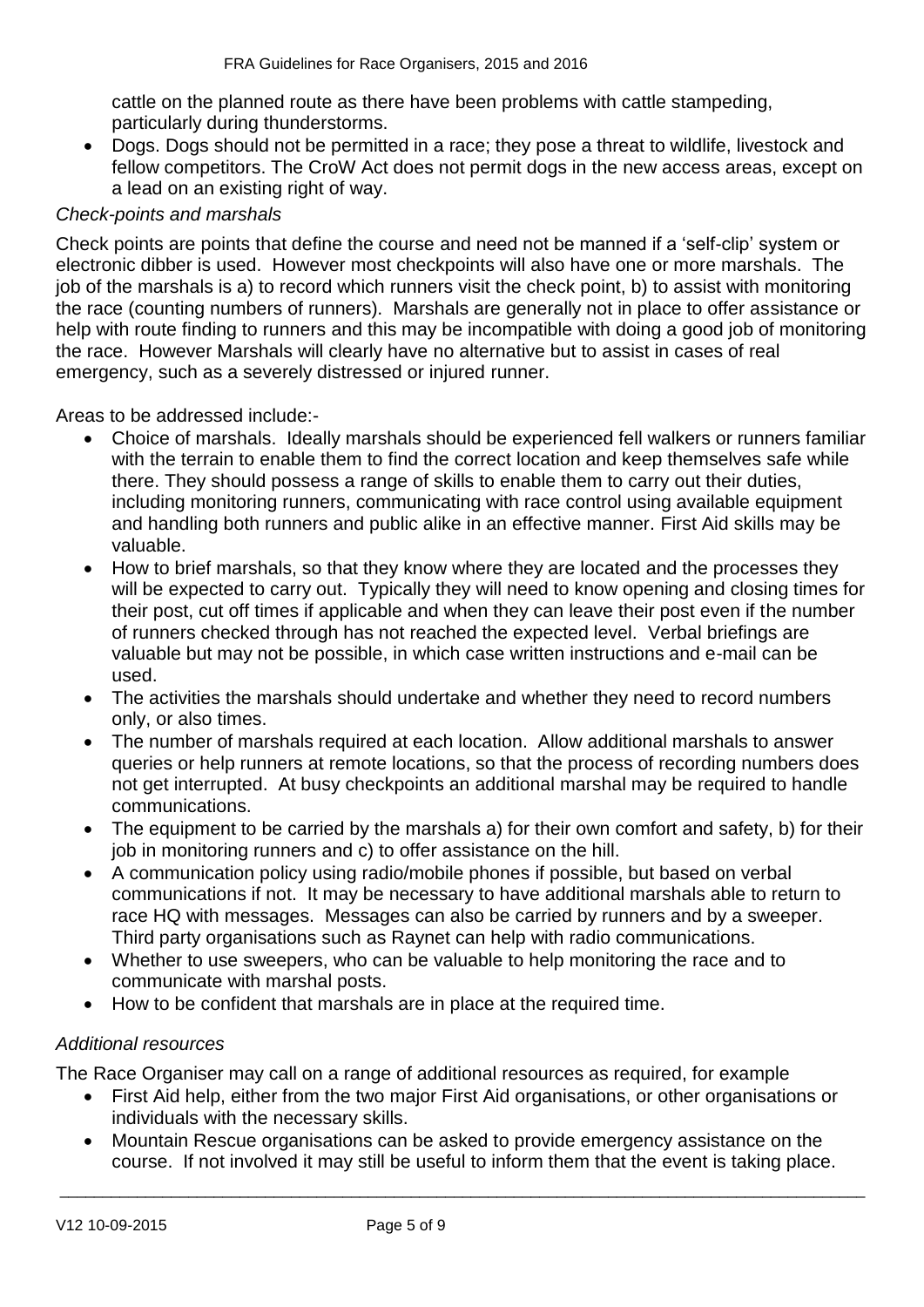## *Emergency planning*

Consideration should be given to how to cope with emergency situations, for example:-

- Loss of a runner, requiring the initiation of a search.
- A medical emergency either on the hill or at Race HQ. Some events now use numbers which have a section on the back where runners can include contact details and also record any pre-existing medical conditions. Runners cannot be relied on to complete this information, but it may be valuable to people with known medical conditions.

## *Team Briefing*

All marshals, helpers and organisations providing assistance at the event should be briefed, so that they know their own roles and what to do in the event of unexpected or emergency situations. Communication and clear responsibilities are key to the smooth running of the event.

## **3. Juniors**

For Junior competitors inexperience, and their greater vulnerability to bad weather, may require the Race Organiser to take additional steps to minimise risks during the event. The steps required may also depend on the age category of the Junior competitors in question. This may involve taking decisions on behalf of the runners which would normally be taken by the runners themselves in senior events.

- The distance limits, based on age, should be observed.
- For club competitions or race series the club or Race Organiser is free to use 'age on 1st January' (or any other date) in the entry criteria if they choose. This assists the statistician in compiling good records and deciding clear category winners. Other dates than 1st January can be used, provided that runners are not entered in a longer race than is allowed for their age on the day of the event.
- The terrain should be less severe, avoiding boulder fields, crags, or excessively steep slopes
- The course should be marked at least on critical sections, to reduce the risk of junior runners straying off-course
- If Junior races are held in conjunction with Senior races the start times should be calculated so that competitors do not mix in a dangerous way on sections of the course.
- The Race Organiser should set kit requirements for Junior runners on the basis that Juniors may be more vulnerable to hypothermia than adults.
- The Race Organiser should consider how junior runners will meet up with their parent or accompanying adult after the event.

## **4. On the day**

#### *On-the-day decisions*

- Review of weather conditions and last-minute decisions on kit requirements and possible route changes. It is useful to take a copy of a local weather forecast for the record to back up any decisions.
- Race organisation is important and the Race Organiser should plan that he/she has enough time to take control of any unexpected situations and is not tied to a routine activity. Ideally a race HQ will be away from all start and finish activity to enable decisions to be made in an unhurried way. Race Organisers of larger events may wish to appoint deputies able to manage the routine activities, allowing the Organiser to handle exceptions.
- Cold wet weather increases the risk of hypothermia in runners and very hot conditions will increase the risk of over-heating (heat stroke). The pre-race information and briefing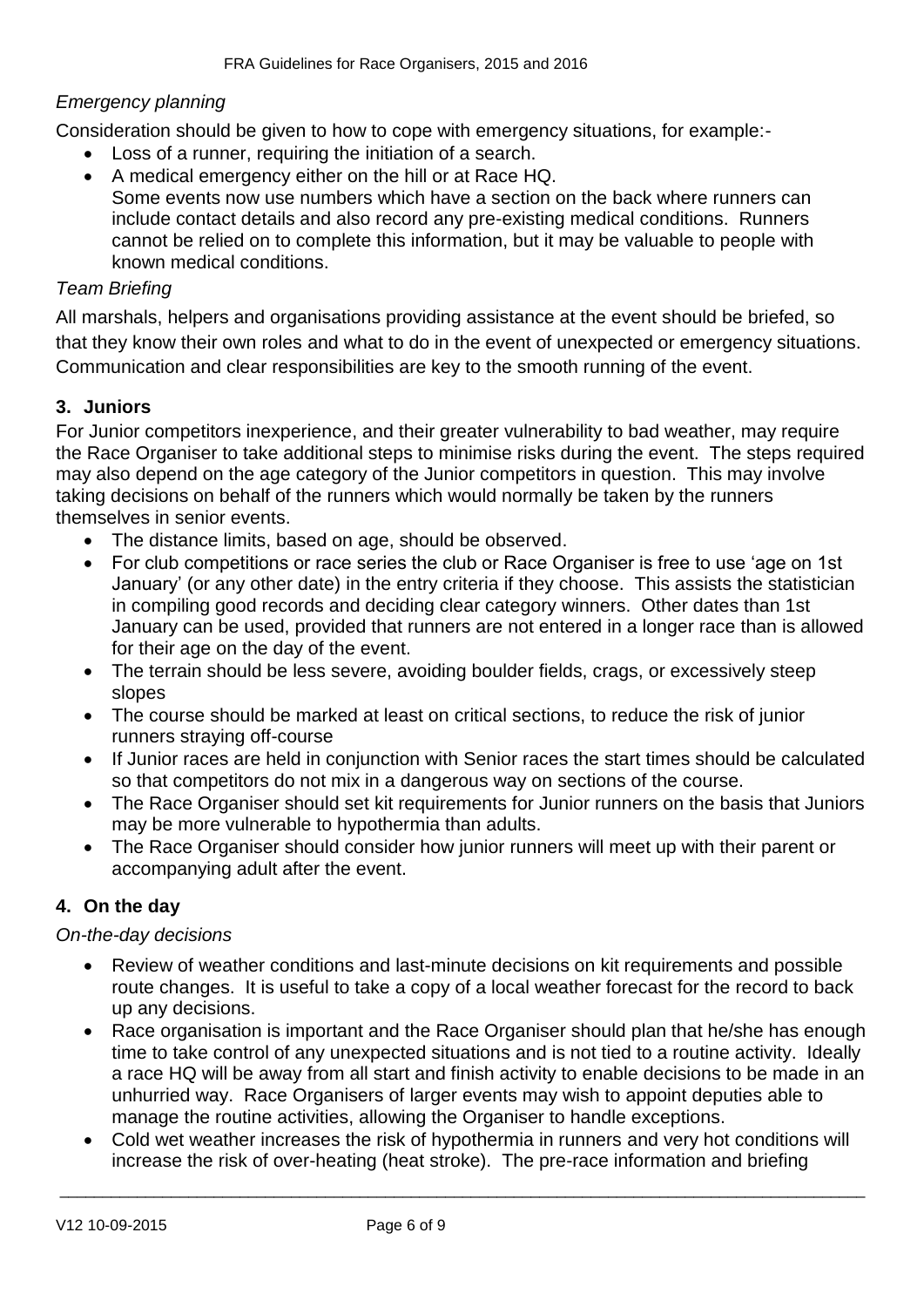should include advice on the precautions which should be taken. In very hot conditions the Race Organiser may insist that runners carry a minimum volume of liquid. Extra water stations should be provided if possible and runners can be advised of the availability of natural water along the course.

## *Event registration*

To handle registration and preparation of the runners for the event, consider the following:-

- Entry details may have been gathered on paper or using an on-line system. These are vital documents to link with any system of counting runners and to provide a record of car registration numbers, emergency contacts etc. to sort out any problems later on.
- There are several options for the logistics of handling runners prior to the start and giving out numbers. Normal good practice is to use consecutive vest numbers, but more than one registration desk may be required for large events, which makes this difficult. Junior races can use different number sets for each age group, to assist the identification of runners. Obviously the processes and the man-power required will vary depending on the system in use, whether it be the 'sticky label' system or a more automated chip/dibber approach. The key requirement is to know which runners register and are accepted into the race, their entry details and vest number.
- Race information additional to the mandatory list might be useful at registration, for example:
	- o course description, including any unusual obstacles
	- $\circ$  any route changes from previous years (including the bad-weather route if there is a possibility it will be required)
	- o emergency assistance or first-aid points, safe routes back to base for runners who abandon the race including safe compass bearings.
	- o contact phone number to enable runners to contact race HQ
	- o location of refreshments
	- o location of toilets
	- $\circ$  directions to the start and finish
- Runners may arrive at race registration without the required kit, and it may be valuable for Race Organisers to have some items available for purchase, for example race maps and emergency food.
- Kit checking can be carried out according to the weather conditions and severity of the course. A common practice for the most demanding races is to require kit to be checked prior to registration and issuing the number, to make the processes and flow of runners more efficient. Kit checks at the entrance to the start field are an efficient way of knowing that those starting have the kit they need. Final control can be carried out if needed by checking the kit carried by runners at the finish.
- Verbal race briefings can be useful, provided that runners can be assembled into a small area so that the speaker can be heard by all.

#### *Monitoring the race*

Information about the progress of the race will be valuable to enable the Race Organiser to make decisions during the event and manage any non-routine situations. Points to consider include:-

 How to count the number of starters. For most races the number of entry forms collected and the number of vest numbers issued will be adequate. The largest and most demanding races may consider having an additional count, to allow for the possibility that runners may abandon after registration and before the start, or that late-comers may decide to run the course starting well after the main field. Options include shepherding all the runners into a pen prior to the start, or having an early checkpoint where runners can be counted (perhaps on the basis of a tag-drop).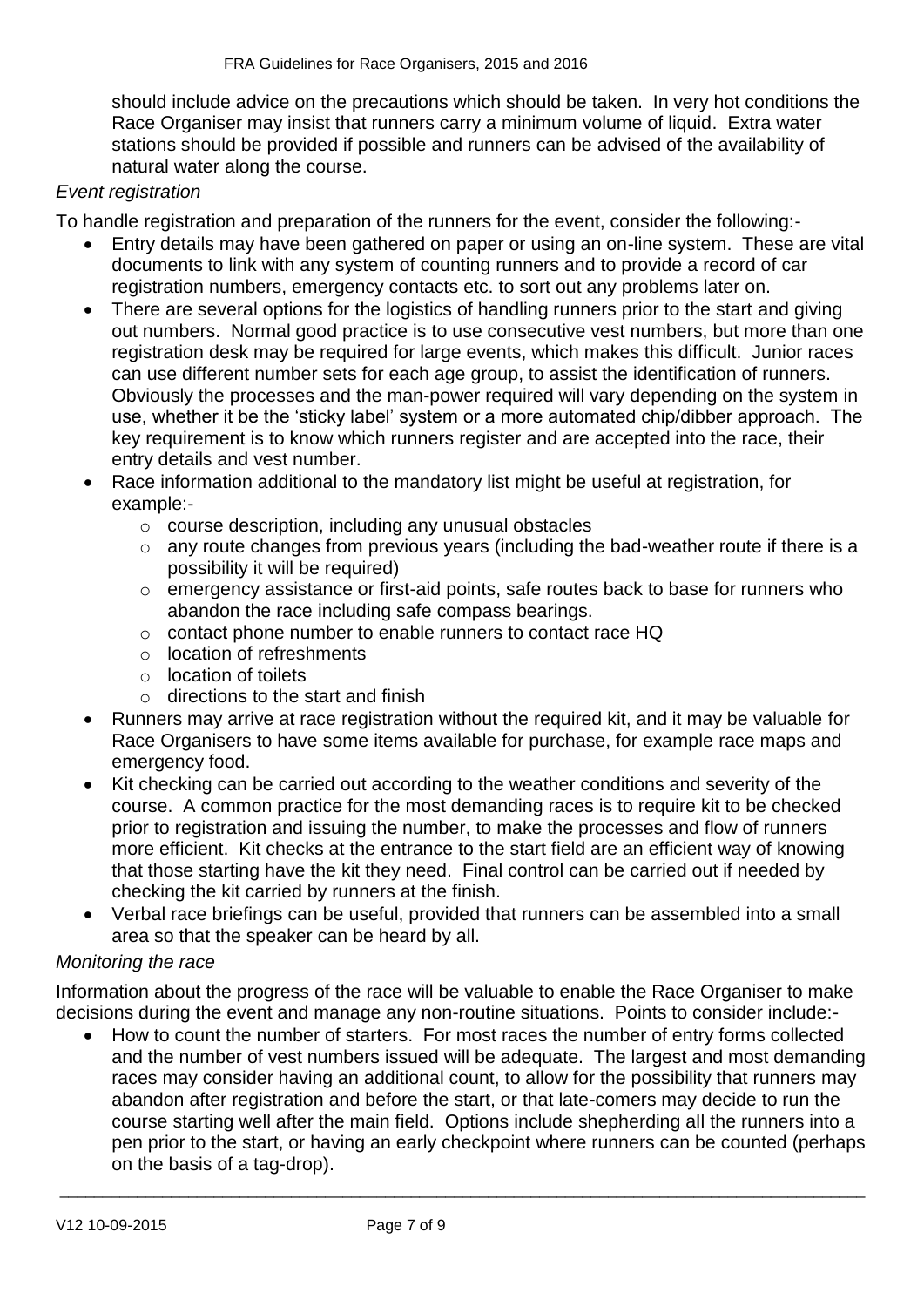- Accurate counting of runners at checkpoints relies on marshals being able to identify competitors, normally by actually seeing a vest number. If the runner covers the number (for example in bad weather) they should be asked to expose their number briefly, perhaps by opening a cagoule. Having the runners shout out their number is prone to errors.
- At busy checkpoints a mini-tunnel arrangement may assist the flow of runners (who may appear from any direction) and help to ensure accurate individual number identification.
- There are several options based on technology, including dibbers/chips, but also simpler systems such as numbered wrist bands or tear-off tags on the number. Marshals may need to be prepared to help runners cope with a tear-off tag in difficult weather conditions.
- Normal practice is to have two marshals at a check-point, one calling out competitor vest numbers and the other writing them down. At busy races and the early check-points multiple pairs may be required, plus backup marshals for other activities.
- Communication between marshal points and race HQ is valuable in that it enables an accurate runner count to be made known to the marshals. A similar job can be handled by a sweeper.
- The design of the finish funnel is important to ensure that all finishers can be recorded, but to prevent runners who have already finished either getting in the way or coming back through the funnel a second time. Normal practice is to have two pairs of officials at the finish, with one pair recording finishing times and the second pair recording running numbers. Electronic systems simplify this, but a manual backup is a sensible precaution in case of equipment failure.

## *How to arrange two independent systems for counting race starters and finishers.*

The key objective is to employ a robust system to account for runners, but also to have a secondary back-up system in case of uncertainty, to support a decision on whether to implement an emergency plan.

- The simplest system is
	- $\circ$  to collect paper entry forms and also to keep careful count of the number of vest numbers issued (made simpler if the numbers used are in consecutive numerical order with an obvious start number).
	- o to employ a pair of finish funnel officials recording the vest numbers of finishers and another pair taking times, but noting the total number of runners finishing.
- An additional check is to use a 'matrix' system, with an official marking-off runners on a sheet of numbers. This can be used at the finish, or at check-points as an additional confirmation of numbers.
- Electronic systems have the advantage that they require little manpower, but some kind of manual fall-back should be available in case of failure.
- Numbers can be supplied with tear-off tags to give a physical record of runners accounted for.
- A continuously running video record of the finish funnels can be useful, for example to establish finishing order in the case of a dispute. The output of course is only available after the event.
- If a runner cannot be accounted for it may be possible to search for his/her car in the event car-park. If the car can be found it establishes that the runner has not gone home.

*At the finish*

 Normal practice is to provide water at the finish. It is valuable also to have some first aid provision and someone available to help runners in distress, for whatever reason.